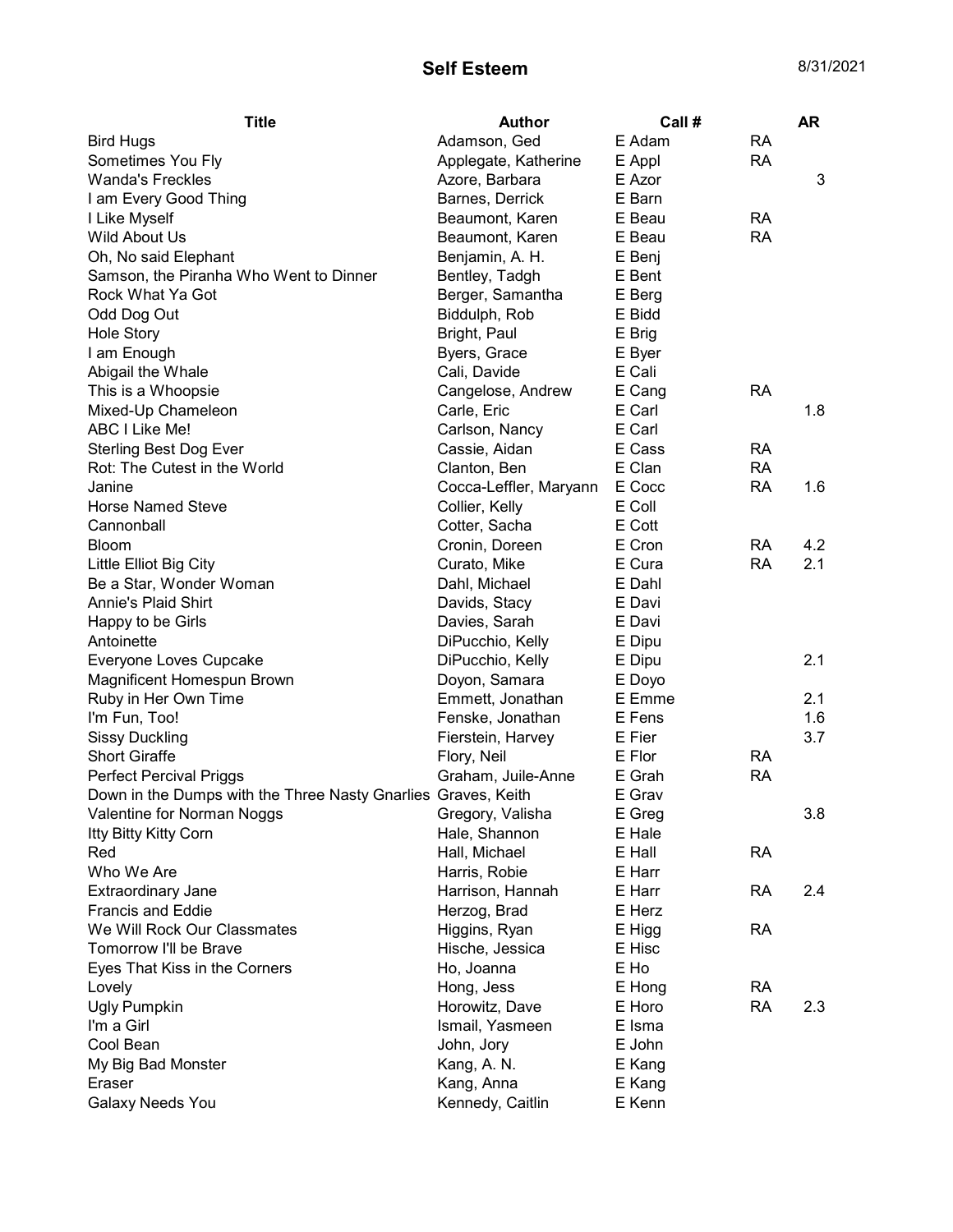## Self Esteem 8/31/2021

| <b>Title</b>                        | <b>Author</b>      | Call #           |           | <b>AR</b> |
|-------------------------------------|--------------------|------------------|-----------|-----------|
| You be You                          | Kranz, Linda       | E Kran           |           |           |
| Normal Norman                       | Lazar, Tara        | E Laza           | <b>RA</b> |           |
| Geraldine                           | Lilly, Elizabeth   | E Lill           |           |           |
| Pezzettino                          | Lionni, Leo        | E Lion           | <b>RA</b> | 2.8       |
| Baby Wren and the Great Gift        | Lloyd-Jones, Sally | E Lloy           |           | 3         |
| Julian is a Mermaid                 | Love, Jessica      | E Love           | RA        | 0.8       |
| Stand Tall, Molly Lou Melon         | Lovell, Patty      | E Love           |           | 3.5       |
| <b>Book of Mistakes</b>             | Luyken, Corinna    | E Luyk           |           |           |
| <b>Monster Princess</b>             | MacHale, D.J.      | E Mach           |           | 2.7       |
| <b>Everybody Makes Mistakes</b>     | MacLean, Christine | E Macl           |           | 2.5       |
| Spork                               | Maclear, Kyo       | E Macl           |           | 3.2       |
| Uff Da!                             | Martin, C. L. G.   | E Mart           |           |           |
| <b>Beautiful</b>                    | McAnulty, Stacy    | E Mcan           | <b>RA</b> |           |
| Gorilla Picked Me                   | McAvoy, Michele    | E Mcav           |           |           |
| Shine!                              | McDonnell, Patrick | E Mcdo           |           |           |
| Elmer                               | McKee, David       | E Mcke           |           | 3.2       |
| I am Lucille Ball                   | Meltzer, Brad      | E Melt           | <b>RA</b> |           |
| Freckleface Strawberry              | Moore, Julianne    | E Moor           | <b>RA</b> | 2.1       |
| Cindy Moo                           | Mortensen, Lori    | E Mort           | <b>RA</b> | 3         |
| Looking Like Me                     | Myers, Walter Dean | E Myer           |           | 2.6       |
| Hewitt Anderson's Great Big Life    | Nolen, Jerdine     | E Nole           | <b>RA</b> | 5.6       |
| Sulwe                               | Nyong'o, Lupita    | E Nyon           |           |           |
| One                                 | Otoshi, Kathryn    | E Otos           |           | 2.2       |
| Zero                                | Otoshi, Kathryn    | E Otos           | <b>RA</b> | 2.7       |
| We're All Wonders                   | Palacio, R.J.      | E Pala           |           | 1.5       |
| <b>Being You</b>                    | Pate, Alexs        | E Pate           |           |           |
| Perfectly Norman                    | Percival, Tom      | E Perc           | <b>RA</b> |           |
| Small                               | Perry, Gina        | E Perr           |           |           |
| <b>Girl who Never Made Mistakes</b> | Pett, Mark         | E Pett           | <b>RA</b> | 2.3       |
| I Don't Want to be a Frog           | Petty, Dev         | E Pett           | <b>RA</b> | 1.6       |
| Very Ugly Bug                       | Pichon, Liz        | E Pich           | <b>RA</b> | 2.5       |
| <b>Big Orange Splot</b>             | Pinkwater, Daniel  | E Pink           |           | 3.2       |
| You're Wearing That to School?      | Plourde, Lynn      | E Plou           | <b>RA</b> | 2.1       |
| Junkyard Wonders                    | Polacco, Patricia  | E Pola           |           | 4         |
| Me I Am                             | Prelutsky, Jack    | E Prel           | RA        |           |
| Frank the Seven-Legged Spider       | Razi, Michaele     | E Razi           |           |           |
| <b>Curious You</b>                  | Zoehfeld, Kathleen | E Rey            |           |           |
| Be You!                             | Reynolds, Peter    | E Reyn           | <b>RA</b> |           |
| North Star                          | Reynolds, Peter    | E Reyn           |           | 3.3       |
|                                     |                    |                  | <b>RA</b> |           |
| Say Something<br><b>Box Turtle</b>  | Reynolds, Peter    | E Reyn<br>E Roed |           |           |
| <b>Exclamation Mark</b>             | Roeder, Vanessa    |                  |           |           |
|                                     | Rosenthal, Amy     | E Rose           | <b>RA</b> |           |
| OK Book                             | Rosenthal, Amy     | E Rose           | <b>RA</b> |           |
| Spoon                               | Rosenthal, Amy     | E Rose           |           | 2.3       |
| Sarabella's Thinking Cap            | Schachner, Judy    | E Scha           | <b>RA</b> |           |
| <b>Brown Sugar Babe</b>             | Sherman, Charlotte | E Sher           |           |           |
| Girls Hold Up This World            | Smith, Jada        | E Smit           |           | 2.3       |
| Thing Lou Couldn't Do               | Spires, Ashley     | E Spir           | <b>RA</b> |           |
| Henny                               | Stanton, Elizabeth | E Stan           | <b>RA</b> | 2.2       |
| <b>Even Fairies Fart</b>            | Stinson, Jennifer  | E Stin           |           |           |
| <b>Clumsy Duck</b>                  | Teckentrup, Britta | E Teck           | <b>RA</b> | 2.5       |